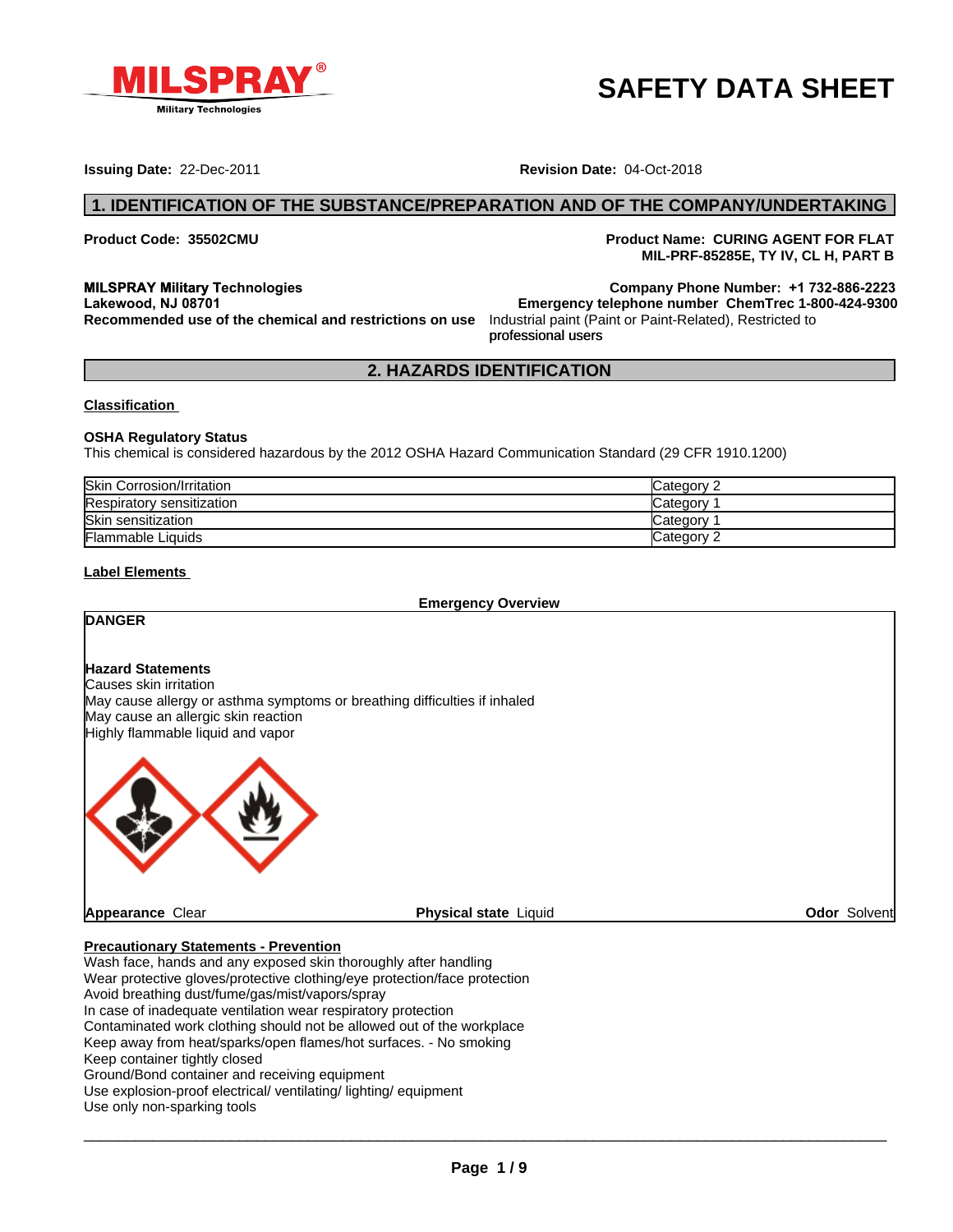Take precautionary measures against static discharge

If skin irritation or rash occurs: Get medical advice/attention IF ON SKIN (or hair): Remove/Take off immediately all contaminated clothing. Rinse skin with water/shower Wash contaminated clothing before reuse IF INHALED: If breathing is difficult, remove victim to fresh air and keep at rest in a position comfortable for breathing If experiencing respiratory symptoms: Call a POISON CENTER or doctor/physician In case of fire: Use CO2, dry chemical, or foam for extinction

\_\_\_\_\_\_\_\_\_\_\_\_\_\_\_\_\_\_\_\_\_\_\_\_\_\_\_\_\_\_\_\_\_\_\_\_\_\_\_\_\_\_\_\_\_\_\_\_\_\_\_\_\_\_\_\_\_\_\_\_\_\_\_\_\_\_\_\_\_\_\_\_\_\_\_\_\_\_\_\_\_\_\_\_\_\_\_\_\_\_\_\_\_

#### **Precautionary Statements - Storage**

Store in a well-ventilated place. Keep cool

# **Precautionary Statements - Disposal**

Dispose of contents/container to an approved waste disposal plant

#### **Hazards not otherwise classified (HNOC)**

#### **Other information**

• May be harmful if swallowed

• May be harmful in contact with skin

# **3. COMPOSITION/INFORMATION ON INGREDIENTS**

#### **There are no known carcinogenic chemicals in this product**

This product contains substances regulated as hazardous air pollutants (HAPS) under Section 112 of the Clean Air Act Amendments of 1990. See Section 15 for list of HAPS.

| <b>Chemical Name</b>               | <b>CAS No</b> | Weight-%        | ACGIH          | <b>OSHA</b> |
|------------------------------------|---------------|-----------------|----------------|-------------|
| HOMOPOLYMER OF HEXAMETHYLENE       | 28182-81-2    | $50\% - 60\%$   | N/A            | N/A         |
| <b>DIISOCYANTE</b>                 |               |                 |                |             |
| HEXAMETHYLENE DIISOCYANATE MONOMER | 822-06-0      | $1\%$<br>$0% -$ | TWA: 0.005 ppm | N/A         |

# **4. FIRST AID MEASURES**

|--|--|--|--|

| <b>General advice</b>                                       | Show this safety data sheet to the doctor in attendance. Immediate medical attention is<br>required. If symptoms persist, call a physician.                                                                                                                                                                                                                                                                                          |  |
|-------------------------------------------------------------|--------------------------------------------------------------------------------------------------------------------------------------------------------------------------------------------------------------------------------------------------------------------------------------------------------------------------------------------------------------------------------------------------------------------------------------|--|
| <b>Eye Contact</b>                                          | Immediately flush eyes with water for at least 15 minutes. Get medical attention. If easy to<br>do, remove contact lenses. Keep eye wide open while rinsing. If symptoms persist, call a<br>physician.                                                                                                                                                                                                                               |  |
| <b>Skin Contact</b>                                         | Wash off immediately with soap and plenty of water. Consult a physician if necessary. IF<br>ON SKIN (or hair): Take off immediately all contaminated clothing. Rinse skin with water/<br>shower.                                                                                                                                                                                                                                     |  |
| <b>Inhalation</b>                                           | Consult a physician if necessary. If breathing is irregular or stopped, administer artificial<br>respiration. Avoid direct contact with skin. Use barrier to give mouth-to-mouth resuscitation.<br>Asthma-like and/ or skin allergy-like symptoms. Immediate medical attention is not required.<br>If symptoms persist, call a physician. Move to fresh air in case of accidental inhalation of<br>vapors or decomposition products. |  |
| Ingestion                                                   | Do NOT induce vomiting. Clean mouth with water and afterwards drink plenty of water.<br>Never give anything by mouth to an unconscious person. Consult a physician if necessary.                                                                                                                                                                                                                                                     |  |
| Self-protection of the first aider                          | Remove all sources of ignition. Use personal protective equipment as required.                                                                                                                                                                                                                                                                                                                                                       |  |
| Most important symptoms and effects, both acute and delayed |                                                                                                                                                                                                                                                                                                                                                                                                                                      |  |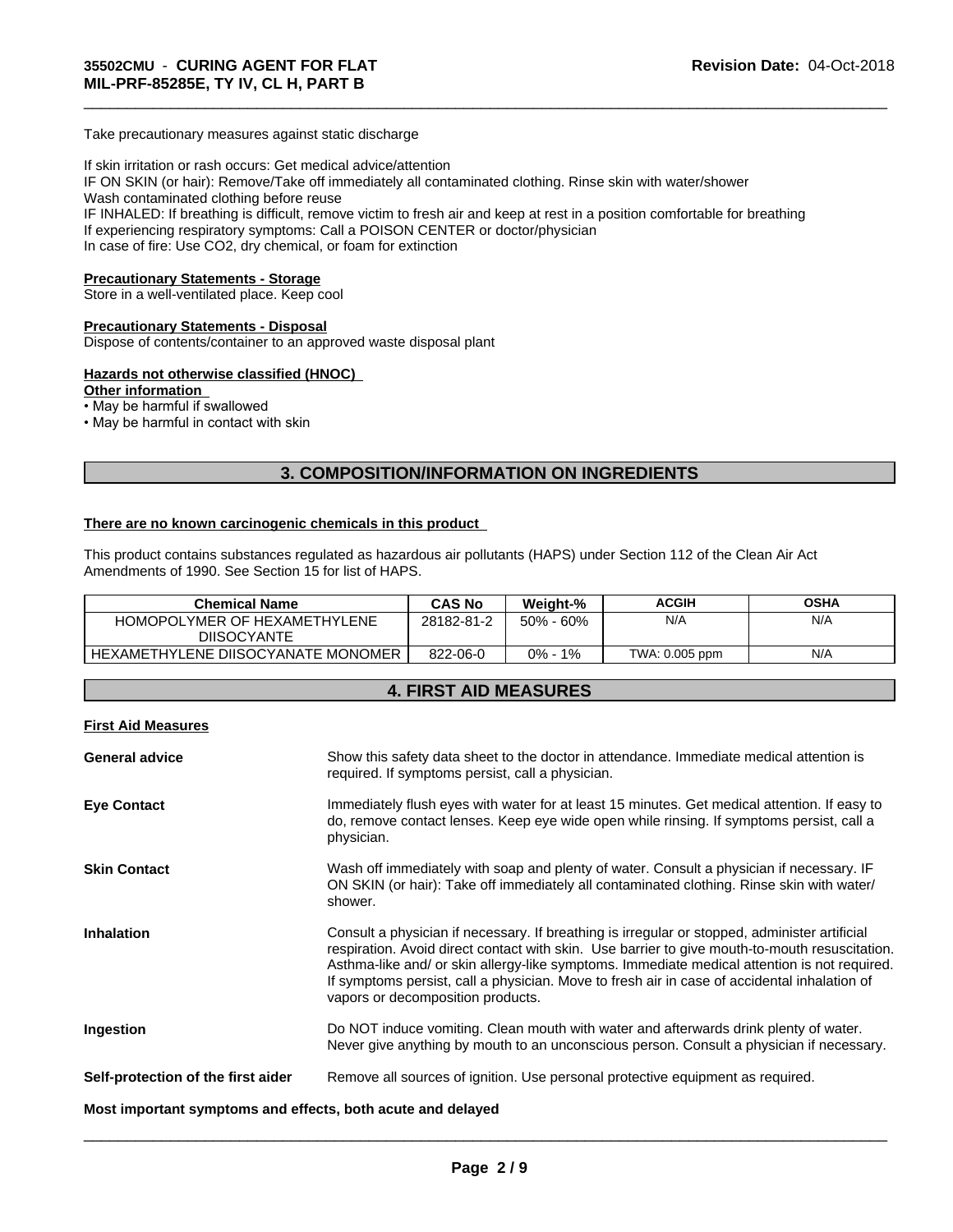#### **Most Important Symptoms and Effects** No information available.

#### **Indication of any immediate medical attention and special treatment needed**

**Notes to physician** Treat symptomatically.

# **5. FIRE-FIGHTING MEASURES**

\_\_\_\_\_\_\_\_\_\_\_\_\_\_\_\_\_\_\_\_\_\_\_\_\_\_\_\_\_\_\_\_\_\_\_\_\_\_\_\_\_\_\_\_\_\_\_\_\_\_\_\_\_\_\_\_\_\_\_\_\_\_\_\_\_\_\_\_\_\_\_\_\_\_\_\_\_\_\_\_\_\_\_\_\_\_\_\_\_\_\_\_\_

#### **Suitable Extinguishing Media**

Use:. Dry chemical. Carbon dioxide (CO<sub>2</sub>). Water spray. Alcohol-resistant foam.

# **Unsuitable Extinguishing Media** No information available.

# **Specific hazards arising from the chemical**

Containers may explode when heated or if contaminated with water. Keep product and empty container away from heat and sources of ignition. Risk of ignition. Flammable.

#### **Explosion Data**

**Sensitivity to Mechanical Impact** no data available. **Sensitivity to Static Discharge** Yes.

#### **Protective equipment and precautions for firefighters**

As in any fire, wear self-contained breathing apparatus pressure-demand, MSHA/NIOSH (approved or equivalent) and full protective gear.

# **6. ACCIDENTAL RELEASE MEASURES**

### **Personal precautions, protective equipment and emergency procedures**

| <b>Personal Precautions</b>                           | Evacuate personnel to safe areas. Ensure adequate ventilation. Remove all sources of<br>ignition. Use personal protective equipment as required. Keep people away from and<br>upwind of spill/leak. Avoid breathing vapors or mists. Ventilate the area.                   |
|-------------------------------------------------------|----------------------------------------------------------------------------------------------------------------------------------------------------------------------------------------------------------------------------------------------------------------------------|
| <b>Other information</b>                              | DECONTAMINATION SOLUTION: Concentrated ammonia (3 - 8%), detergent (2%) and<br>water (90 - 95%), a solution of Union Carbide's Tergitol TMN-10 (20%) and water (80%) or<br>a solution of 50% isopropanol, 45% water, and 5% concentrated ammonia solution(% by<br>weight). |
| <b>Environmental Precautions</b>                      |                                                                                                                                                                                                                                                                            |
| <b>Environmental Precautions</b>                      | Prevent further leakage or spillage if safe to do so. Prevent product from entering drains. Do<br>not flush into surface water or sanitary sewer system. Vapors are heavier than air, spread<br>along floors and form explosive mixtures with air.                         |
| Methods and materials for containment and cleaning up |                                                                                                                                                                                                                                                                            |
| <b>Methods for Containment</b>                        | Decontaminate floor with decontamination solution letting stand for at least 15 minutes.<br>Soak up with inert absorbent material.                                                                                                                                         |
| <b>Methods for Cleaning Up</b>                        | Pick up and transfer to properly labeled containers. Dam up. Soak up with inert absorbent<br>material (e.g. sand, silica gel, acid binder, universal binder, sawdust). Soak up with inert<br>absorbent material.                                                           |
|                                                       | <b>7. HANDLING AND STORAGE</b>                                                                                                                                                                                                                                             |
| <b>Precautions for safe handling</b>                  |                                                                                                                                                                                                                                                                            |

**Advice on safe handling** Ensure adequate ventilation. Keep away from open flames, hot surfaces and sources of ignition. Take precautionary measures against static discharges. Use explosion-proof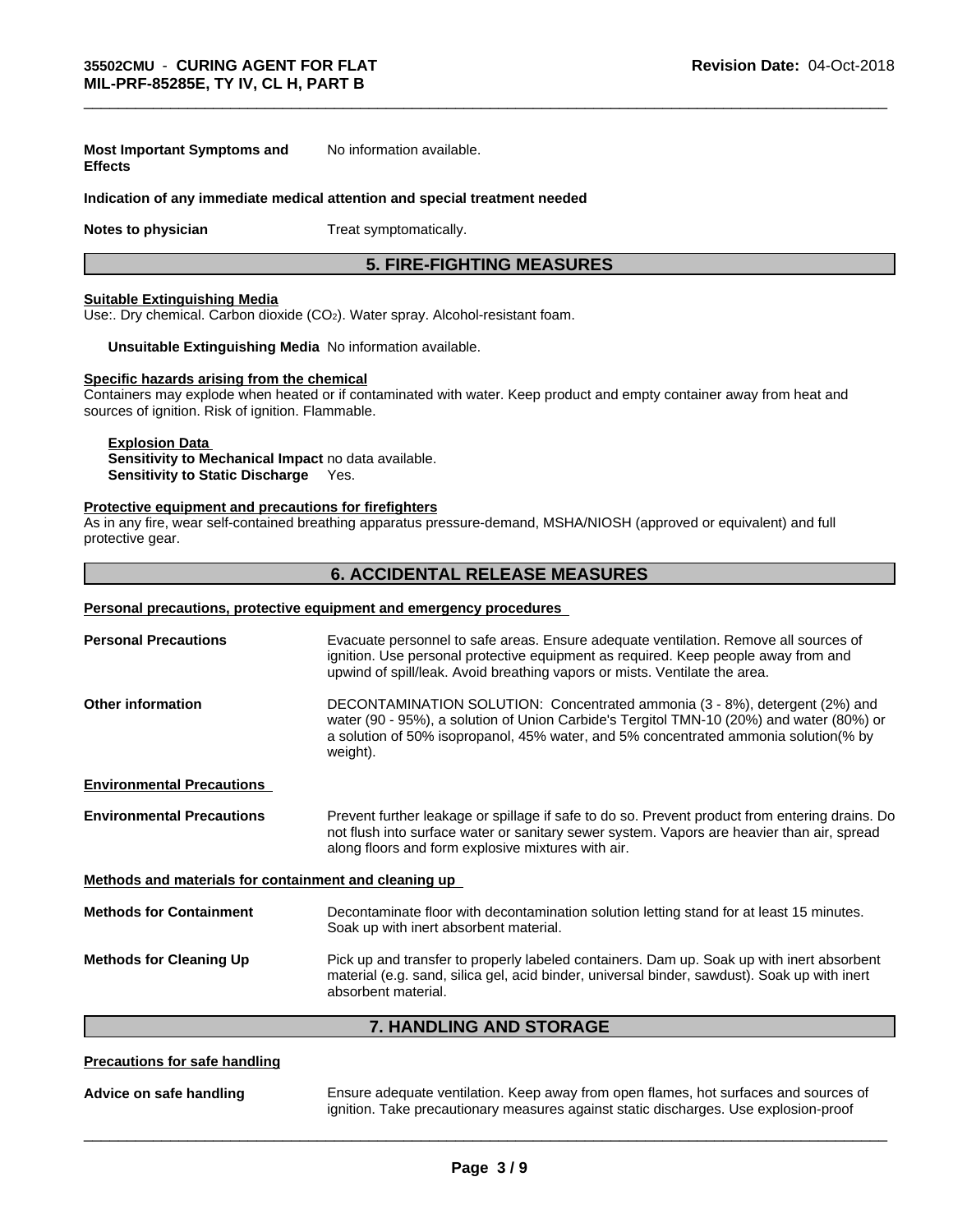electrical (ventilation and lighting) equipment. Take necessary action to avoid static electricity discharge (which might cause ignition of organic vapors). Use with local exhaust ventilation. Wear protective gloves/protective clothing/eye protection/face protection. Do not breathe vapor or mist. To dissipate static electricity during transfer, ground drum and connect to receiving container with bonding strap. Use only non-sparking tools.

\_\_\_\_\_\_\_\_\_\_\_\_\_\_\_\_\_\_\_\_\_\_\_\_\_\_\_\_\_\_\_\_\_\_\_\_\_\_\_\_\_\_\_\_\_\_\_\_\_\_\_\_\_\_\_\_\_\_\_\_\_\_\_\_\_\_\_\_\_\_\_\_\_\_\_\_\_\_\_\_\_\_\_\_\_\_\_\_\_\_\_\_\_

#### **Conditions for safe storage, including any incompatibilities**

| <b>Storage Conditions</b>    | Keep tightly closed in a dry and cool place. Keep in properly labeled containers. Keep away<br>from heat, sparks and flame. Keep containers tightly closed in a cool, well-ventilated place.<br>Protect from moisture. |
|------------------------------|------------------------------------------------------------------------------------------------------------------------------------------------------------------------------------------------------------------------|
| <b>Incompatible Products</b> | Water. Glycol ethers. Alcohols. Epoxies. Bases.                                                                                                                                                                        |

# **8. EXPOSURE CONTROLS/PERSONAL PROTECTION**

#### **Control parameters**

#### **Exposure Guidelines** .

| <b>Chemical Name</b>   | <b>ACGIH</b>   | <b>OSHA</b>       | <b>NIOSH IDLH</b>                         |
|------------------------|----------------|-------------------|-------------------------------------------|
| TERTIARY BUTYL ACETATE | STEL: 150 ppm  | TWA: 200 ppm      | IDLH: 1500 ppm                            |
| 540-88-5               | TWA: 50 ppm    | TWA: 950 mg/m $3$ | TWA: 200 ppm                              |
|                        |                |                   | TWA: $950 \text{ mg/m}^3$                 |
| HEXAMETHYLENE          | TWA: 0.005 ppm | N/A               | Ceiling: 0.020 ppm<br>10 min              |
| DIISOCYANATE MONOMER   |                |                   | Ceiling: $0.140$ mg/m <sup>3</sup> 10 min |
| 822-06-0               |                |                   | TWA: 0.005 ppm                            |
|                        |                |                   | TWA: $0.035 \text{ mg/m}^3$               |

*NIOSH IDLH: Immediately Dangerous to Life or Health*

#### **Exposure controls**

| <b>Engineering Measures</b>     | Persons allergic to isocyanates, and particularly those suffering from asthma or other<br>respiratory conditions, should not work with isocyanates.                                                                                                                                                                              |  |
|---------------------------------|----------------------------------------------------------------------------------------------------------------------------------------------------------------------------------------------------------------------------------------------------------------------------------------------------------------------------------|--|
|                                 | Individual protection measures, such as personal protective equipment                                                                                                                                                                                                                                                            |  |
| <b>Eye/Face Protection</b>      | Use personal protective equipment as required.                                                                                                                                                                                                                                                                                   |  |
| <b>Skin and Body Protection</b> | Chemical resistant apron.                                                                                                                                                                                                                                                                                                        |  |
| <b>Respiratory Protection</b>   | If exposure limits are exceeded or irritation is experienced, NIOSH/MSHA approved<br>respiratory protection should be worn. Positive-pressure supplied air respirators may be<br>required for high airborne contaminant concentrations. Respiratory protection must be<br>provided in accordance with current local regulations. |  |
| <b>Hygiene Measures</b>         | Do not eat, drink or smoke when using this product. Regular cleaning of equipment, work<br>area and clothing is recommended.                                                                                                                                                                                                     |  |

### **9. PHYSICAL AND CHEMICAL PROPERTIES**

| <b>Physical state</b>                           | Liauid            | Appearance                        | Clear             |
|-------------------------------------------------|-------------------|-----------------------------------|-------------------|
| Odor                                            | Solvent.          | <b>Odor Threshold</b>             | No data available |
| рH                                              | No data available | <b>Flash Point</b>                | 40 °F / 4 °C      |
| <b>Decomposition temperature</b>                | No data available | <b>Boiling Point</b>              | 183 °F / 84 °C    |
| Melting Point / Melting Range No data available |                   | <b>Freezing Point</b>             | No data available |
| Vapor Pressure @20°C (kPa)                      | No data available | <b>Partition coefficient:</b>     | No data available |
| <b>Vapor Density</b>                            | No data available | <b>Density</b>                    | No data available |
| <b>Bulk density</b>                             | No data available | <b>Specific Gravity</b>           | 1.01              |
| <b>Evaporation Rate</b>                         | No data available | <b>Water solubility</b>           | No data available |
| <b>Dynamic viscosity</b>                        | No data available | Weight per Gallon (Ibs/gal):      | 8.43              |
|                                                 |                   | <b>Flammability Limits in Air</b> |                   |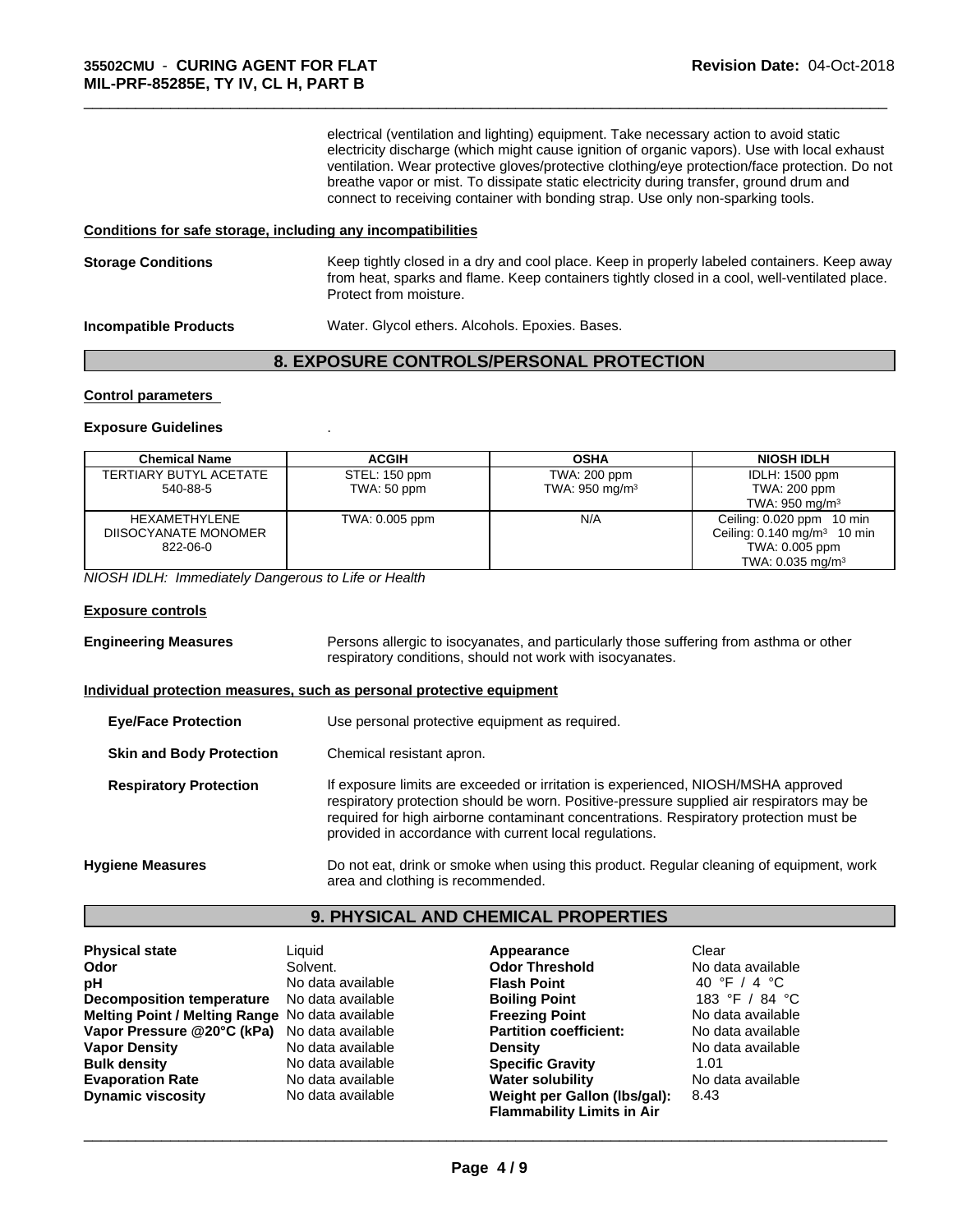**Upper** 2.73 % **Lower** 0.51 %

\_\_\_\_\_\_\_\_\_\_\_\_\_\_\_\_\_\_\_\_\_\_\_\_\_\_\_\_\_\_\_\_\_\_\_\_\_\_\_\_\_\_\_\_\_\_\_\_\_\_\_\_\_\_\_\_\_\_\_\_\_\_\_\_\_\_\_\_\_\_\_\_\_\_\_\_\_\_\_\_\_\_\_\_\_\_\_\_\_\_\_\_\_

# **10. STABILITY AND REACTIVITY**

**Reactivity** No data available

# **Chemical stability**

Stable under recommended storage conditions. **Conditions to Avoid** Heat, flames and sparks. **Incompatible Materials** Water. Glycol ethers. Alcohols. Epoxies. Bases. **Hazardous Decomposition Products** None known based on information supplied.

# **11. TOXICOLOGICAL INFORMATION**

# **Information on likely routes of exposure**

| <b>Product Information</b> | The product has not been tested    |  |
|----------------------------|------------------------------------|--|
| <b>Inhalation</b>          | There is no data for this product. |  |
| <b>Eve Contact</b>         | There is no data for this product. |  |
| <b>Skin Contact</b>        | There is no data for this product. |  |
| Ingestion                  | There is no data for this product. |  |

| <b>Chemical Name</b>           | Oral LD50              | <b>Dermal LD50</b>      | <b>Inhalation LC50</b>               |
|--------------------------------|------------------------|-------------------------|--------------------------------------|
| <b>ITERTIARY BUTYL ACETATE</b> | $= 4100$ mg/kg (Rat)   | $>$ 2000 mg/kg (Rabbit) | $> 9482$ mg/m <sup>3</sup> (Rat) 4 h |
| 540-88-5                       |                        |                         |                                      |
| <b>HEXAMETHYLENE</b>           | $= 710 \mu L/kg$ (Rat) | = 593 mg/kg (Rabbit)    | $= 0.06$ mg/L (Rat) 4 h              |
| <b>DIISOCYANATE MONOMER</b>    |                        |                         |                                      |
| 822-06-0                       |                        |                         |                                      |

#### **Information on toxicological effects**

**Symptoms** No information available.

#### **Delayed and immediate effects as well as chronic effects from short and long-term exposure**

| <b>Sensitization</b>           | No information available.                                                                         |
|--------------------------------|---------------------------------------------------------------------------------------------------|
| <b>MUTAGENIC EFFECTS</b>       | No information available.                                                                         |
| Carcinogenicity<br>Legend:     | No information available.                                                                         |
| <b>Reproductive Toxicity</b>   | No information available.                                                                         |
| Specific target organ systemic | No information available.                                                                         |
| toxicity (single exposure)     |                                                                                                   |
| Specific target organ systemic | No information available.                                                                         |
| toxicity (repeated exposure)   |                                                                                                   |
| <b>Chronic Toxicity</b>        | Avoid repeated exposure.                                                                          |
| <b>Target Organ Effects</b>    | Central nervous system (CNS), Eyes, Peripheral Nervous System (PNS), Respiratory<br>system, Skin. |
| <b>Aspiration hazard</b>       | No information available.                                                                         |
|                                |                                                                                                   |

#### **Numerical measures of toxicity - Product Information**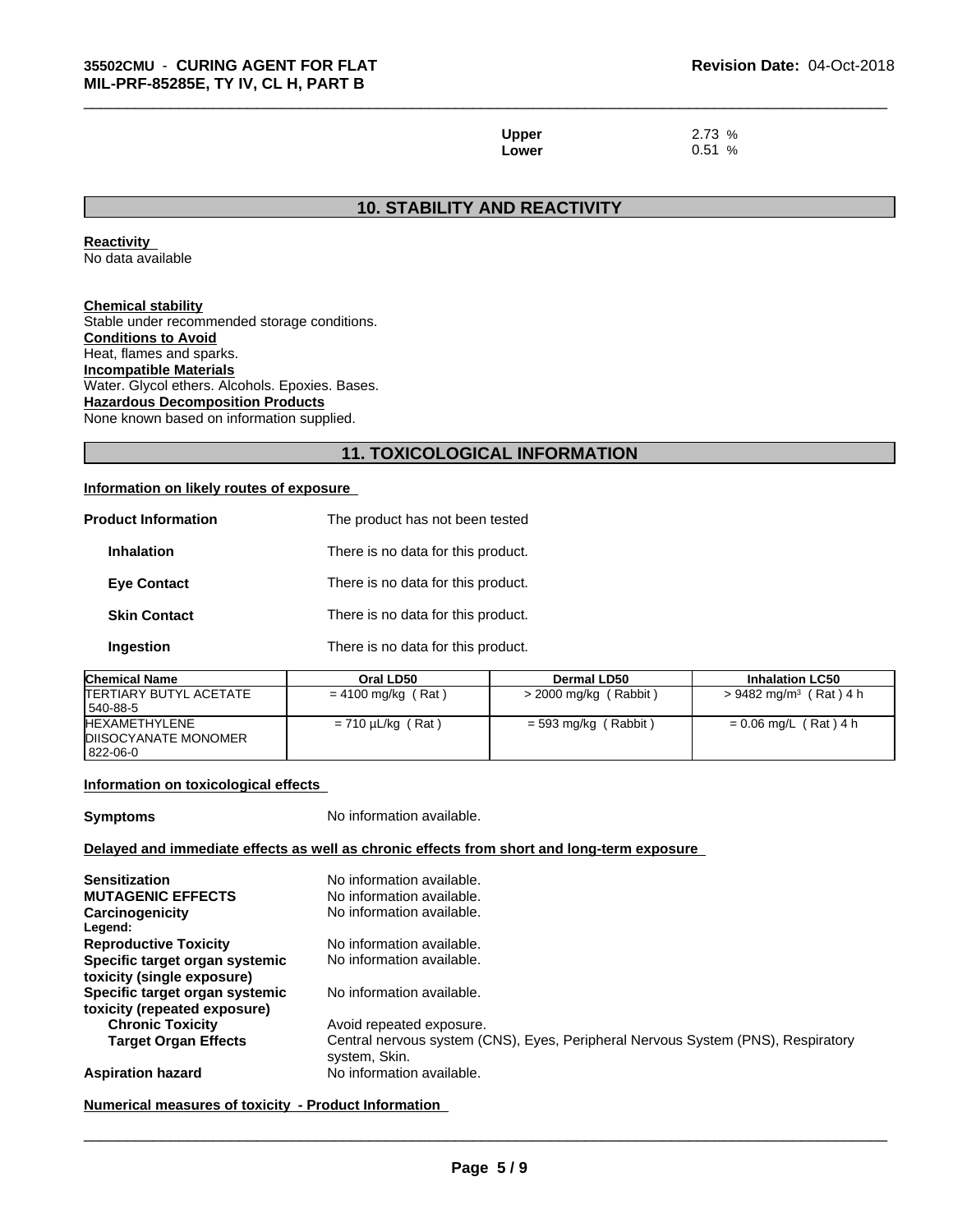**The following values are calculated based on chapter 3.1 of the GHS document** . **ATEmix (oral)** 4115 mg/kg<br> **ATEmix (dermal)** 2009 mg/kg **ATEmix (dermal)**<br>**ATEmix (inhalation-dust/mist)** 139.5 mg/l **ATEmix (inhalation-dust/mist)**<br>Oral LD50 **Oral LD50 Consumersal LD50 Consumersal LD50 Consumersal LD50 Consumersal LD50 Consumersal LD50 Consumersal LD50 Consumersal LD50 Consumersal LD50 Consumersal LD50 Consumersal LD50 Consumersal LD50 Dermal LD50** 5008 mg/kg (rat) Estimated<br> **Inhalation LC50** 5008 mg/l (mist) (dust) m 717166 mg/l (mist) (dust) mg/m<sup>3</sup> Estimated **Inhalation LC50**

# **12. ECOLOGICAL INFORMATION**

\_\_\_\_\_\_\_\_\_\_\_\_\_\_\_\_\_\_\_\_\_\_\_\_\_\_\_\_\_\_\_\_\_\_\_\_\_\_\_\_\_\_\_\_\_\_\_\_\_\_\_\_\_\_\_\_\_\_\_\_\_\_\_\_\_\_\_\_\_\_\_\_\_\_\_\_\_\_\_\_\_\_\_\_\_\_\_\_\_\_\_\_\_

# **Ecotoxicity**

| <b>Chemical Name</b>                              | <b>Toxicity to Algae</b> | Toxicity to Fish                                              | Toxicity to daphnia and other<br>aquatic invertebrates |
|---------------------------------------------------|--------------------------|---------------------------------------------------------------|--------------------------------------------------------|
| TERTIARY BUTYL ACETATE<br>540-88-5                | N/A                      | 296 - 362: 96 h Pimephales<br>promelas mg/L LC50 flow-through | N/A                                                    |
| HEXAMETHYLENE<br>DIISOCYANATE MONOMER<br>822-06-0 | N/A                      | 26.1: 96 h Brachydanio rerio mg/L<br>LC50 static              | N/A                                                    |

#### **Persistence and degradability**

No information available.

#### **Bioaccumulation**

No information available.

| Other adverse effects      | No information available                                                                              |
|----------------------------|-------------------------------------------------------------------------------------------------------|
|                            | <b>13. DISPOSAL CONSIDERATIONS</b>                                                                    |
| Waste treatment methods    |                                                                                                       |
| Waste treatment methods    | This material, as supplied, is a hazardous waste according to federal regulations (40 CFR<br>$261$ ). |
| <b>US EPA Waste Number</b> | D001                                                                                                  |

This product contains one or more substances that are listed with the State of California as a hazardous waste.

# **14. TRANSPORT INFORMATION**

| DOT<br>UN-No<br>Proper shipping name<br><b>Hazard class</b><br><b>Packing Group</b><br><b>Special Provisions</b><br><b>Description</b><br><b>Emergency Response Guide</b> | UN1263<br>Paint<br>3<br>$\mathsf{II}$<br>149, B52, IB2, T4, TP1, TP8, TP28<br>UN1263. Paint. 3. II. RQ<br>128 |
|---------------------------------------------------------------------------------------------------------------------------------------------------------------------------|---------------------------------------------------------------------------------------------------------------|
| <b>Number</b><br><b>TDG</b><br>UN-No<br>Proper shipping name<br><b>Hazard class</b>                                                                                       | UN1263<br>Paint<br>3                                                                                          |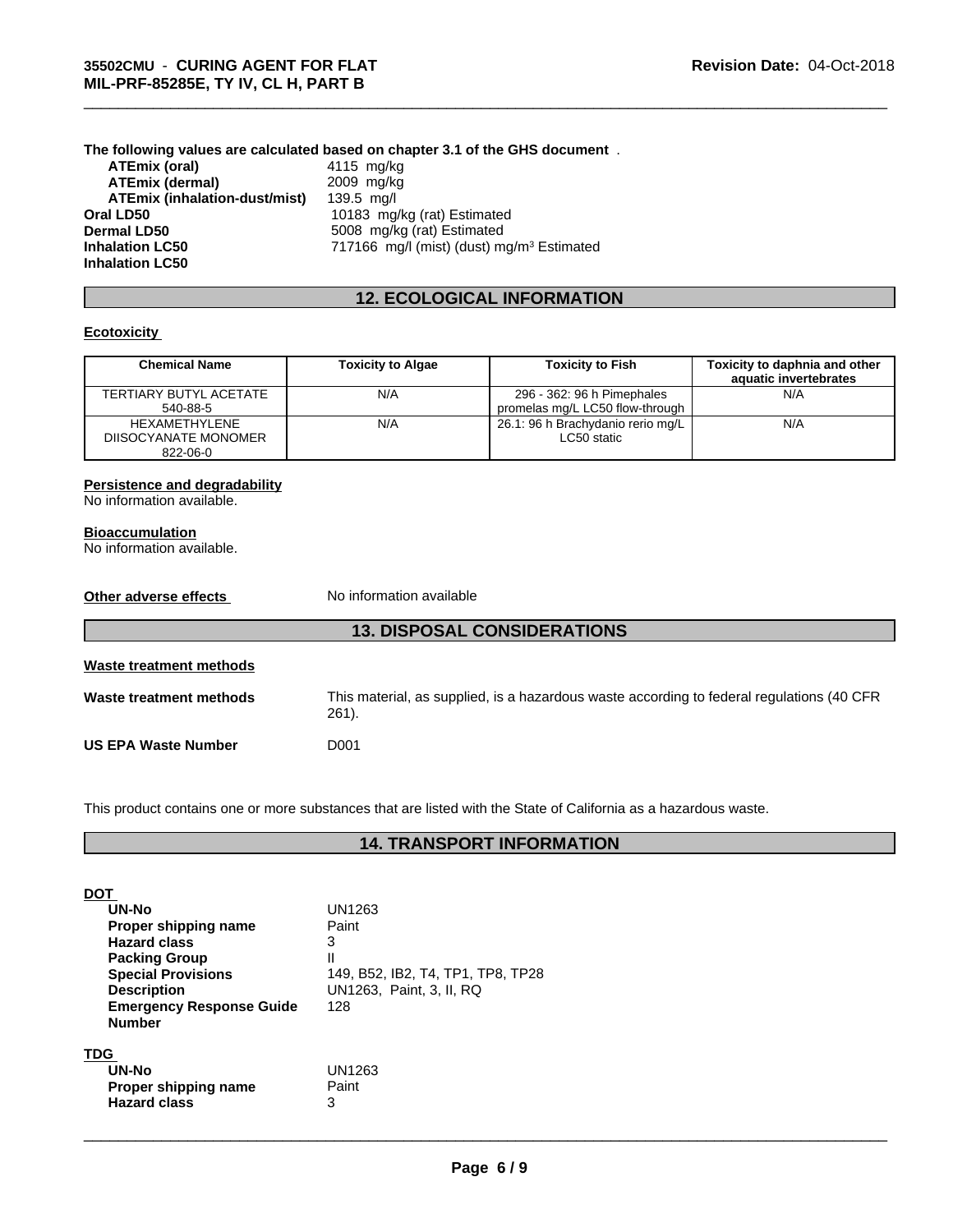\_\_\_\_\_\_\_\_\_\_\_\_\_\_\_\_\_\_\_\_\_\_\_\_\_\_\_\_\_\_\_\_\_\_\_\_\_\_\_\_\_\_\_\_\_\_\_\_\_\_\_\_\_\_\_\_\_\_\_\_\_\_\_\_\_\_\_\_\_\_\_\_\_\_\_\_\_\_\_\_\_\_\_\_\_\_\_\_\_\_\_\_\_

| <b>Packing Group</b><br><b>Description</b>                                                                                                                                                                                                 | Ш<br>UN1263, Paint, 3, II                                                                                                   |
|--------------------------------------------------------------------------------------------------------------------------------------------------------------------------------------------------------------------------------------------|-----------------------------------------------------------------------------------------------------------------------------|
| MEX<br>UN-No<br>Proper shipping name<br><b>Hazard class</b><br><b>Packing Group</b><br><b>Description</b>                                                                                                                                  | UN1263<br>Paint<br>3<br>Ш<br>UN1263, Paint, 3, II                                                                           |
| <b>ICAO</b><br><b>UN-No</b><br>Proper shipping name<br><b>Hazard class</b><br><b>Packing Group</b><br><b>Special Provisions</b><br><b>Description</b>                                                                                      | UN1263<br>Paint<br>3<br>Ш<br>A3, A72<br>UN1263, Paint, 3, II                                                                |
| IATA<br>UN-No<br><b>Hazard class</b><br><b>Packing Group</b><br><b>ERG Code</b><br><b>Special Provisions</b>                                                                                                                               | UN1263<br>3<br>Ш<br>3L<br>A3, A72, A192                                                                                     |
| <b>IMDG/IMO</b><br>UN-No<br><b>Hazard class</b><br><b>Packing Group</b><br>EmS-No<br><b>Special Provisions</b>                                                                                                                             | UN1263<br>3<br>Ш<br>$F-E$ , S-E<br>163, 367                                                                                 |
| <b>RID</b><br>UN-No<br>Proper shipping name<br><b>Hazard class</b><br><b>Packing Group</b><br><b>Classification Code</b><br><b>Description</b>                                                                                             | UN1263<br>Paint<br>3<br>Ш<br>F <sub>1</sub><br>UN1263, Paint, 3, II                                                         |
| ADR/RID<br><b>UN-No</b><br>Proper shipping name<br><b>Hazard class</b><br><b>Packing Group</b><br><b>Classification Code</b><br><b>Tunnel restriction code</b><br><b>Special Provisions</b><br><b>Description</b><br><b>ADR/RID-Labels</b> | UN1263<br>Paint<br>3<br>$\mathsf{II}$<br>F <sub>1</sub><br>(D/E)<br>163, 640C, 650, 367<br>UN1263, Paint, 3, II, (D/E)<br>3 |
| ADN<br>Proper shipping name<br><b>Hazard class</b><br><b>Packing Group</b><br><b>Classification Code</b><br><b>Special Provisions</b><br><b>Description</b><br><b>Hazard Labels</b><br><b>Limited Quantity (LQ)</b><br><b>Ventilation</b>  | Paint<br>3<br>$\mathsf{II}$<br>F <sub>1</sub><br>163, 640C, 650<br>UN1263, Paint, 3, II<br>3<br>5L<br><b>VE01</b>           |

**Ventilation**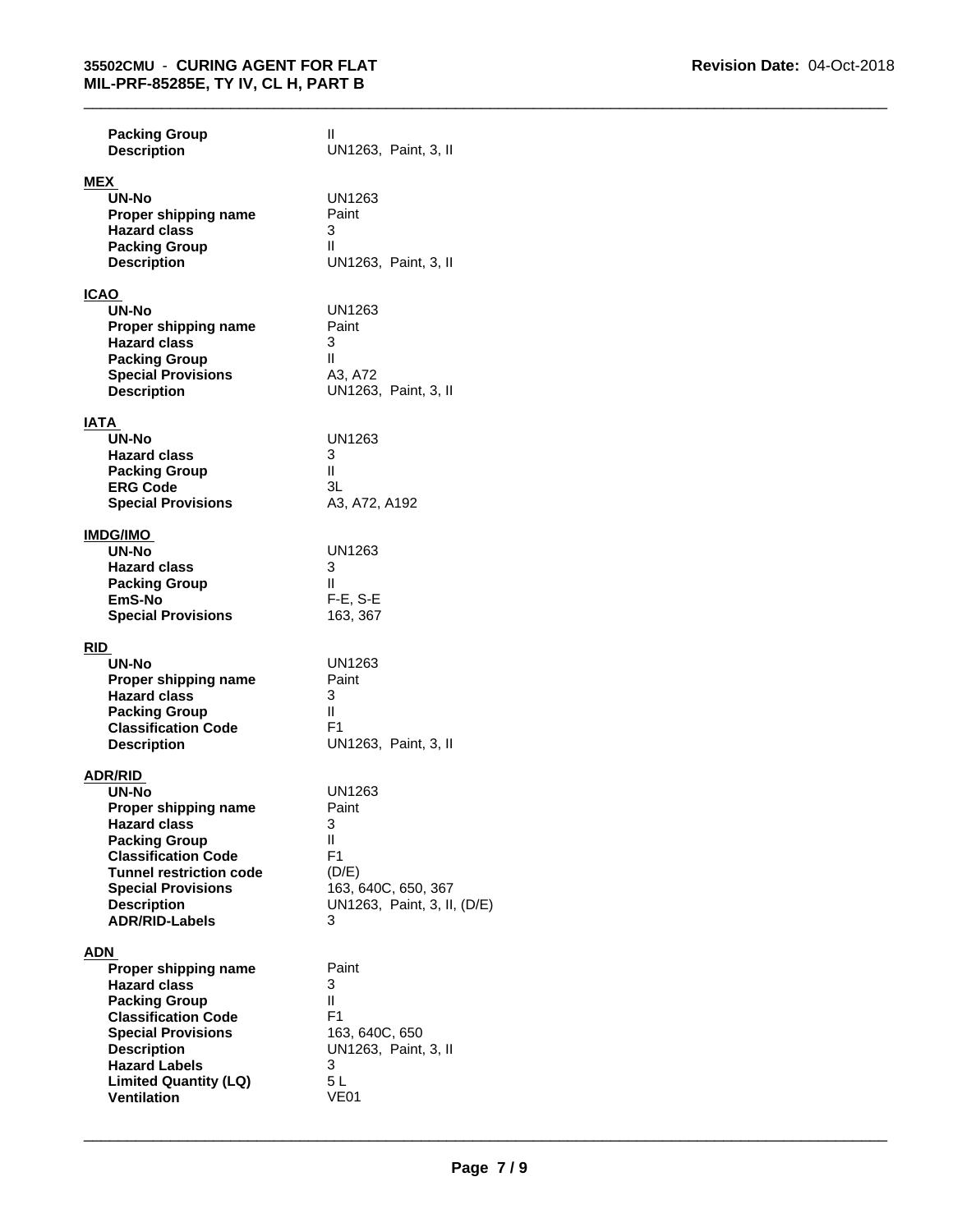# **15. REGULATORY INFORMATION**

\_\_\_\_\_\_\_\_\_\_\_\_\_\_\_\_\_\_\_\_\_\_\_\_\_\_\_\_\_\_\_\_\_\_\_\_\_\_\_\_\_\_\_\_\_\_\_\_\_\_\_\_\_\_\_\_\_\_\_\_\_\_\_\_\_\_\_\_\_\_\_\_\_\_\_\_\_\_\_\_\_\_\_\_\_\_\_\_\_\_\_\_\_

| Complies |  |
|----------|--|
| Complies |  |
| Complies |  |
| Complies |  |
| Complies |  |
| Complies |  |
| Complies |  |
| Complies |  |
|          |  |

**TSCA** - United States Toxic Substances Control Act Section 8(b) Inventory

**DSL/NDSL** - Canadian Domestic Substances List/Non-Domestic Substances List

EINECS/ELINCS - European Inventory of Existing Chemical Substances/European List of Notified Chemical Substances

**ENCS** - Japan Existing and New Chemical Substances

**IECSC** - China Inventory of Existing Chemical Substances

**KECL** - Korean Existing and Evaluated Chemical Substances

**PICCS** - Philippines Inventory of Chemicals and Chemical Substances

**AICS** - Australian Inventory of Chemical Substances

#### **US Federal Regulations**

### **SARA 313**

Section 313 of Title III of the Superfund Amendments and Reauthorization Act of 1986 (SARA). This product does not contain any chemicals which are subject to the reporting requirements of the Act and Title 40 of the Code of Federal Regulations, Part 372

#### **SARA 311/312 Hazard Categories**

| Acute Health Hazard               | Yes |  |
|-----------------------------------|-----|--|
| Chronic Health Hazard             | No. |  |
| Fire Hazard                       | Yes |  |
| Sudden Release of Pressure Hazard | No. |  |
| Reactive Hazard                   | N٥  |  |

#### **CAA (Clean Air Act)**

U.S. - CAA (Clean Air Act) - 1990 Hazardous Air Pollutants This product contains the following HAPs:

| . .<br><b>Chemical Name</b>                                                        | $\cdots$<br>CAS No<br>Ps) content<br>∶pollutants<br>. Hazardous air<br>. (HAP) |         |
|------------------------------------------------------------------------------------|--------------------------------------------------------------------------------|---------|
| <b>MONOME</b><br><b>DIISOCY</b><br>HE.<br>YANA<br>=NE<br>:XAME<br>$\cdot$ . $\sim$ | $\sim$<br><b>OG.</b><br>ے ے<br>vv u                                            | Present |

# **Clean Water Act**

This product contains the following substances which are regulated pollutants pursuant to the Clean Water Act (40 CFR 122.21 and 40 CFR 122.42):

| <b>Chemical Name</b>                    | <b>CWA - Reportable</b><br>Quantities | <b>CWA - Toxic Pollutants</b> | <b>CWA - Priority Pollutants</b> | <b>CWA - Hazardous</b><br><b>Substances</b> |
|-----------------------------------------|---------------------------------------|-------------------------------|----------------------------------|---------------------------------------------|
| <b>TERTIARY BUTYL</b><br><b>ACETATE</b> | N/A                                   | N/A                           | N/A                              |                                             |

# **CERCLA**

This material, as supplied, contains one or more substances regulated as a hazardous substance under the Comprehensive Environmental Response Compensation and Liability Act (CERCLA) (40 CFR 302)

| Chemical Name          | <b>Hazardous Substances RQs</b> | <b>Extremely Hazardous Substances</b> | RQ (reportable quantity) |
|------------------------|---------------------------------|---------------------------------------|--------------------------|
|                        |                                 | <b>RQs</b>                            |                          |
| TERTIARY BUTYL ACETATE | 5000 lb                         | N/A                                   | RQ 5000 lb final RQ      |
|                        |                                 |                                       | RQ 2270 kg final RQ      |
| HEXAMETHYLENE          | 100 lb                          | N/A                                   | RQ 100 lb final RQ       |
| DIISOCYANATE MONOMER   |                                 |                                       | RQ 45.4 kg final RQ      |
| Clair Damilations      |                                 |                                       |                          |

#### **State Regulations**